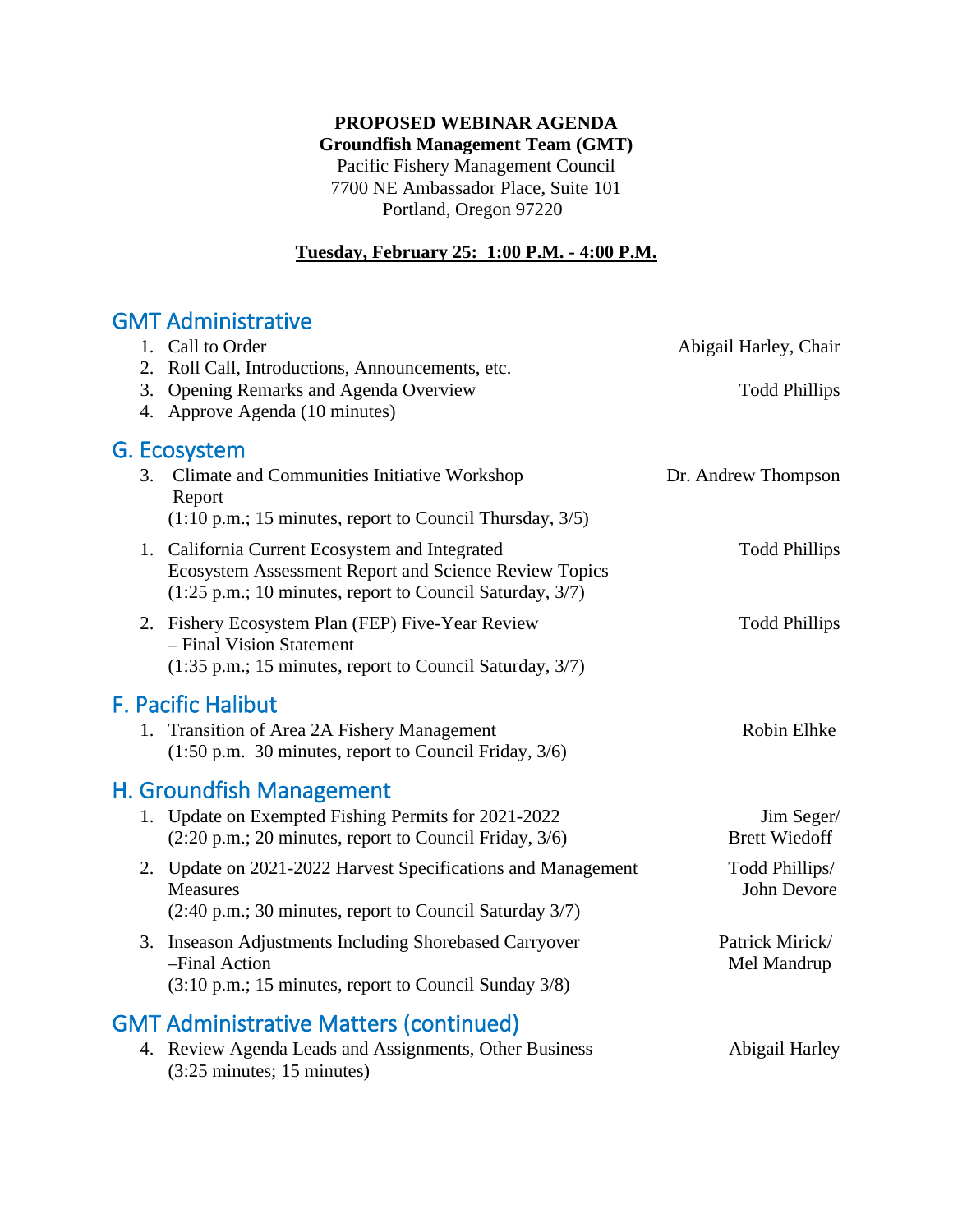## Public Comment

(3:40 p.m.; 20 minutes)

## ADJOURN – estimated 4 PM

#### **Purpose of the Webinar**

The Pacific Fishery Management Council's GMT will convene a webinar meeting to discuss items related to the team's in-person meeting scheduled for March 5-9, 2020. The webinar will be held Tuesday, February 25, 2020 from 1 p.m. until 4 p.m. Pacific Standard Time. Times are subject to change once the meeting begins. Agenda Items listed below GMT Administrative are in numerical order; other agenda items reflect the Council Meeting Agenda Item title and number. The webinar end time is an estimate, the meeting will adjourn when business for the day is completed. This meeting is open to the public. No management actions will be decided by the GMT.

#### **To Attend the Webinar**

- 1. Join the meeting by using this link: https://meetings.ringcentral.com/join,
- 2. Enter the Meeting ID provided in the meeting announcement (see http://www.pcouncil.org) and click JOIN,
- 3. You will be prompted to either download the RingCentral meetings application or join the meeting without a download via your web browser,
- 4. Enter your name and click JOIN.

**NOTE:** We require all participants to use a telephone or cell phone to participate.

- 1. You must use your telephone for the audio portion of the meeting by dialing the TOLL number provided on your screen followed by the meeting ID and participant ID, also provided on the screen.
- 2. Once connected, you will be in the meeting, seeing other participants and a shared screen, if applicable.

Technical Information and System Requirements: PC-based attendees are required to use Windows® 10, 8; Mac®-based attendees are required to use Mac OS® X 10.5 or newer; Mobile attendees are required to use iPhone®, iPad®, Android™ phone or Android tablet (See the RingCentral mobile apps in your app store).

You may send an email to Mr. Kris Kleinschmidt (mailto: kris. kleinschmidt@noaa.gov) or contact him at 503-820-2280, extension 412 for technical assistance.

#### **Public Listening Station**

A public listening station will also be provided at the Council office.

Pacific Fishery Management Council 7700 NE Ambassador Place, Suite 101 Portland, OR 97220-1384 503-820-2280